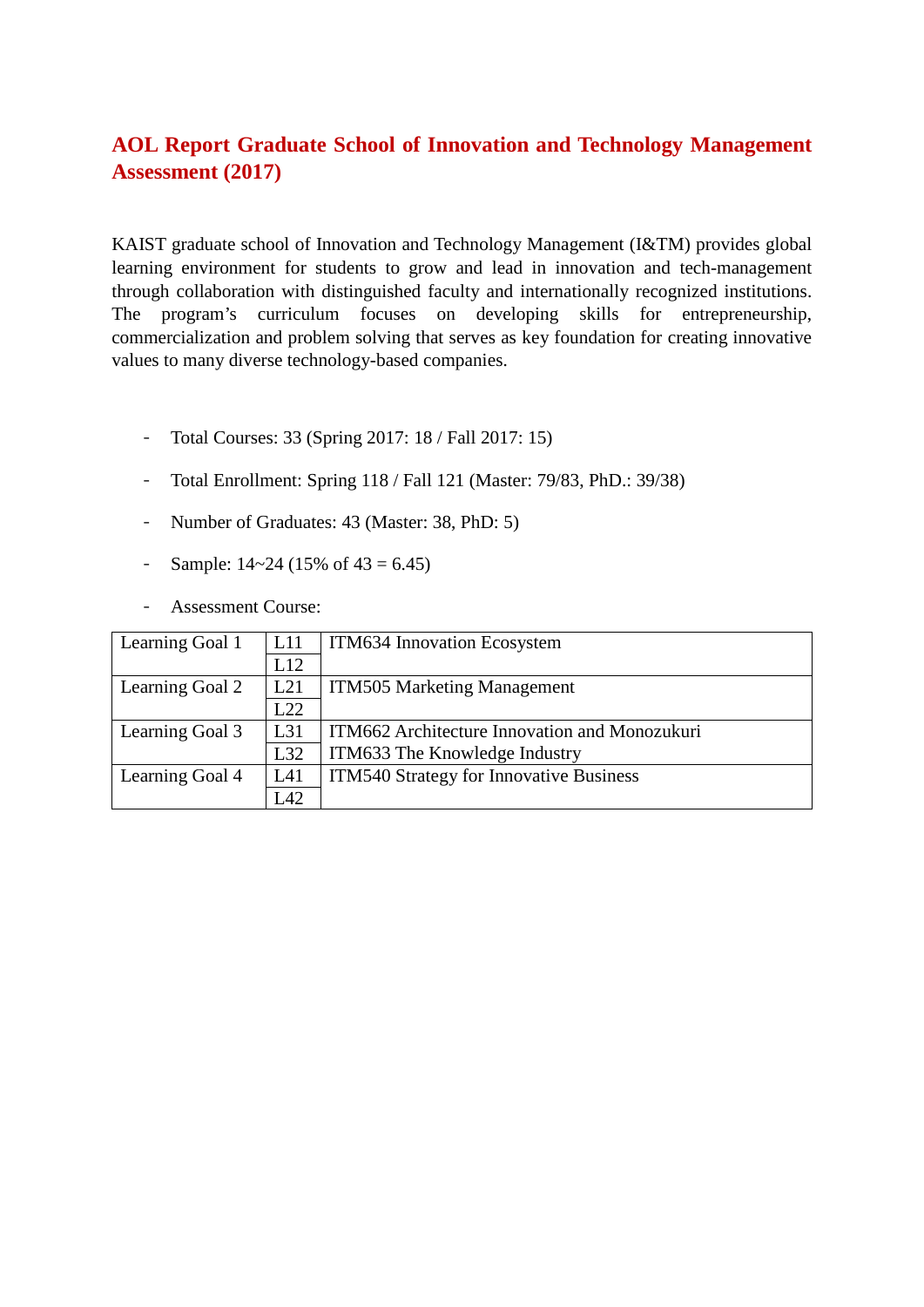## *Overview of Assessment*

## **Graduate School of I&TM Assessment: Learning Goal 1**

**Learning Goal: Our graduates will be able to apply critical, innovative, and strategic thinking in a dynamic business environment.**

| <b>Learning Objective</b>    | <b>Sample</b>        | <b>Methods</b>          |
|------------------------------|----------------------|-------------------------|
| (L11) Our students will have | Students enrolled in | $-L11)$ Course-embedded |
| the ability to identify and  | $ITM634 (N = 24)$    | survey                  |
| analyze complex problems     |                      | - (L12) Course-embedded |
| from multiple perspectives.  |                      | survey                  |
| $(L12)$ Our students will be |                      |                         |
| able to apply innovative and |                      |                         |
| strategic solutions to       |                      |                         |
| organizational problems.     |                      |                         |

#### Findings

-Using course-embedded survey for L11 and L12, the average scores exceeded 2 (meet the expectation); the scores for L11 and L12 were 2.60 and 2.51 respectively.

- Average score of Trait 4.2. is 2.33 which is relatively lower than other Traits in L12. Thus it seems that there is a room for improvement in students' understanding on the 'evaluation of alternatives' generated in Trait 3 on the organizational problems.

- The overall score implies that most students were able to apply critical, innovative, and strategic thinking in a dynamic business environment through I&TM courses.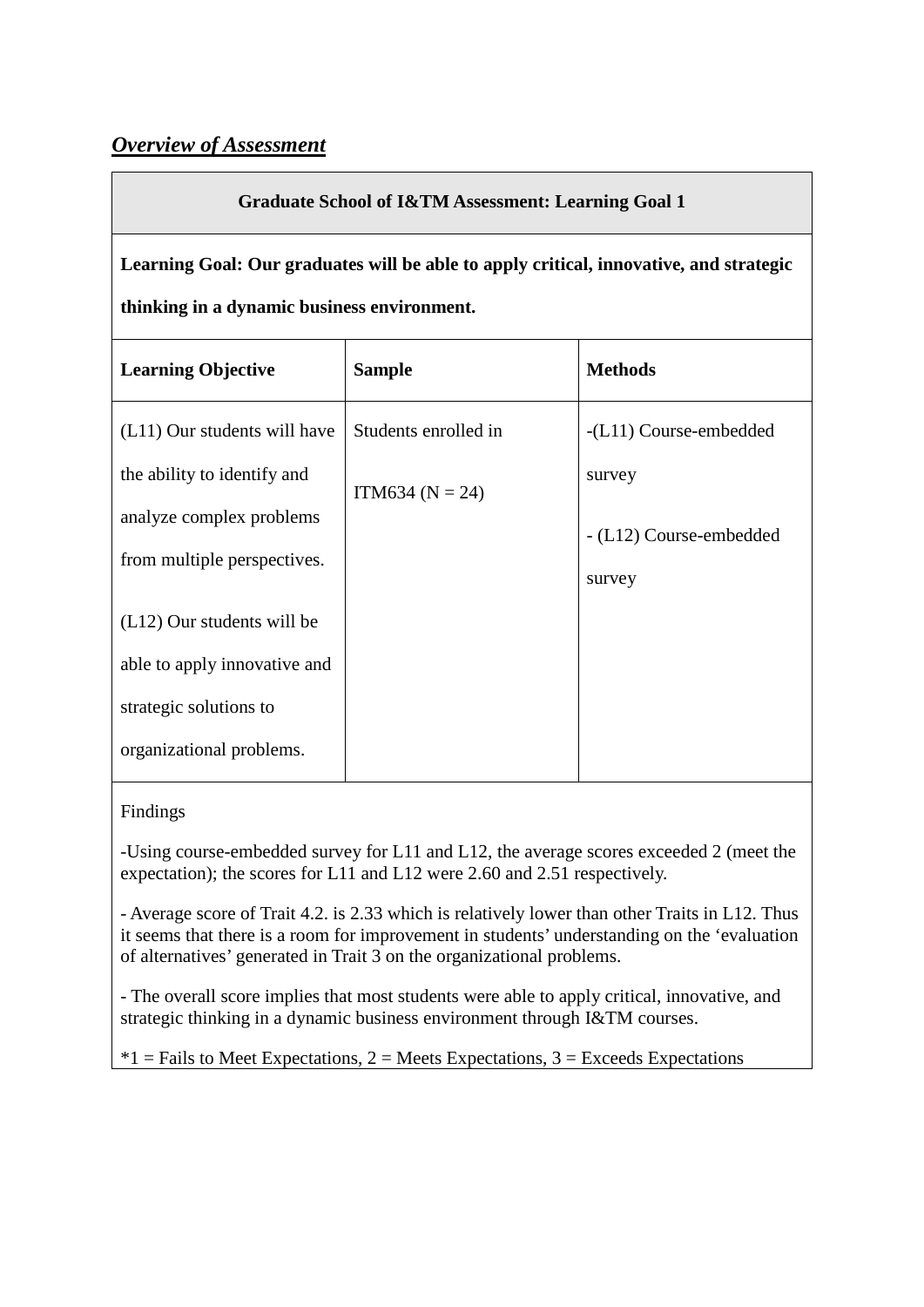## **Graduate School of I&TM Assessment: Learning Goal 2**

**Learning Goal: Our graduates will acquire the communication skills needed to function effectively.**

| <b>Learning Objective</b>  | <b>Sample</b>        | <b>Methods</b>           |
|----------------------------|----------------------|--------------------------|
| (L21) Our students will    | Students enrolled in | $-L21$ ) Project reports |
| communicate effectively in | ITM505 ( $N = 23$ )  | evaluation               |
| written document and/or    |                      | $-L22)$ Case study       |
| oral presentations.        |                      | evaluation               |
| (L22) Our students will    |                      |                          |
| diagnose and communicate   |                      |                          |
| management problems.       |                      |                          |

Findings

-Using the instructor's assessment of students' performance for L21 and L22, the average scores exceeded 2 (meet the expectation); the scores for L21 and L22 were 2.42 and 2.33 respectively.

- Trait 2 of L21's average score is 1.6. Therefore it is lowest among other Traits and it does not meet the expectation. Therefore training is required for improving students' grammar and sentence structure of written document for effective communications.

- Trait 3.1 of L22's average score is 2.13 which is relatively lower than other Traits in L22. There is a room for improvement need in solution proposal ability of students.

- The overall score implies that most students were able to communicate effectively both orally and through written medium through I&TM courses.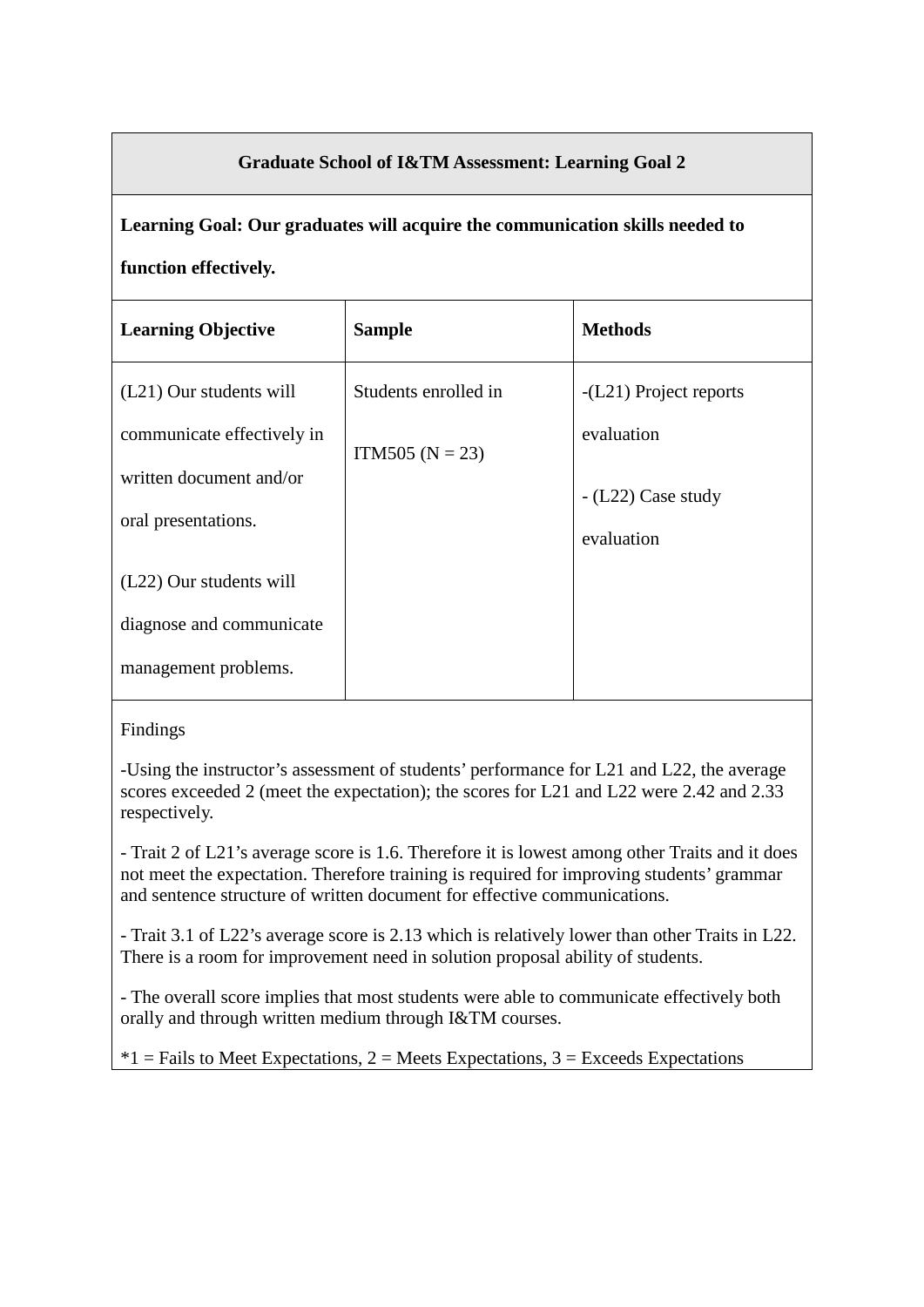## **Graduate School of I&TM Assessment: Learning Goal 3**

#### **Learning Goal: Our graduates will be competent and effective leaders.**

| <b>Sample</b>        | <b>Methods</b>          |
|----------------------|-------------------------|
| Students enrolled in | $-L31)$ Course-embedded |
| ITM662 ( $N = 14$ )  | survey                  |
|                      | - (L32) Course-embedded |
|                      | survey                  |
|                      |                         |
|                      |                         |
|                      | ITM633 ( $N = 17$ )     |

#### Findings

-Using course-embedded survey for L31 and L32, the average scores exceeded 2 (meet the expectation); the scores for L31 and L32 were 2.60 and 2.76 respectively.

- The overall score implies that most students will develop into competent and effective leaders through I&TM courses.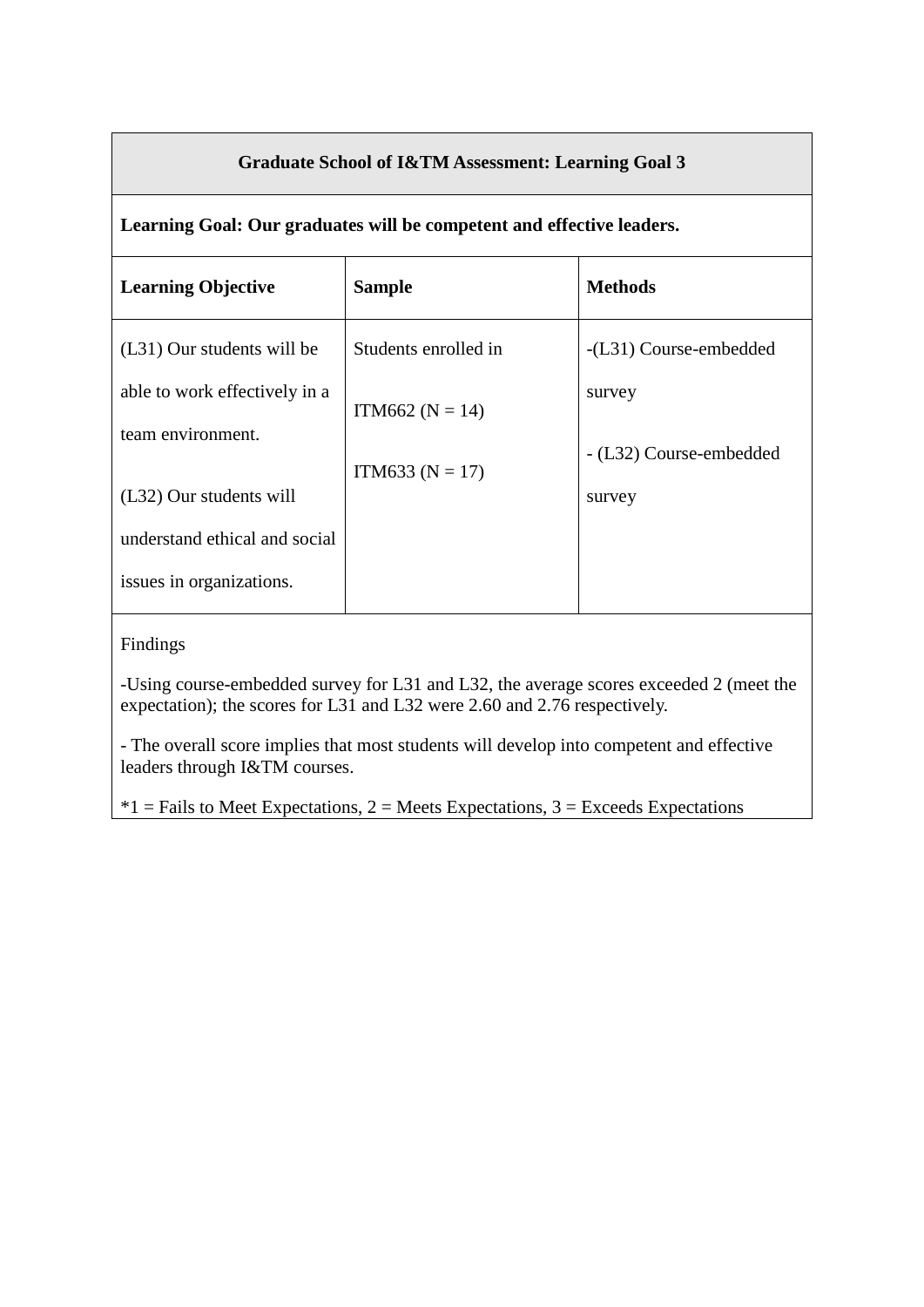## **Graduate School of I&TM Assessment: Learning Goal 4**

# **Learning Goal: Our graduates will acquire knowledge related to business innovation and technology management.**

| <b>Learning Objective</b>             | <b>Sample</b>        | <b>Methods</b>          |
|---------------------------------------|----------------------|-------------------------|
| (L41) Our students will be            | Students enrolled in | -(L41) Course-embedded  |
| able to develop technology            | $ITM540 (N = 15)$    | survey                  |
| strategy to aid a wide range          |                      | - (L42) Course-embedded |
| of corporate management<br>decisions. |                      | survey                  |
|                                       |                      |                         |
| $(L42)$ Our students                  |                      |                         |
| recognize the importance of           |                      |                         |
| technology in business                |                      |                         |
| innovation.                           |                      |                         |

#### Findings

-Using course-embedded survey for L41 and L42, the average scores exceeded 2 (meet the expectation); the scores for L31 and L32 were 2.68 and 2.67 respectively.

- The overall score implies that most students will acquire knowledge related to business innovation and technology management through I&TM courses.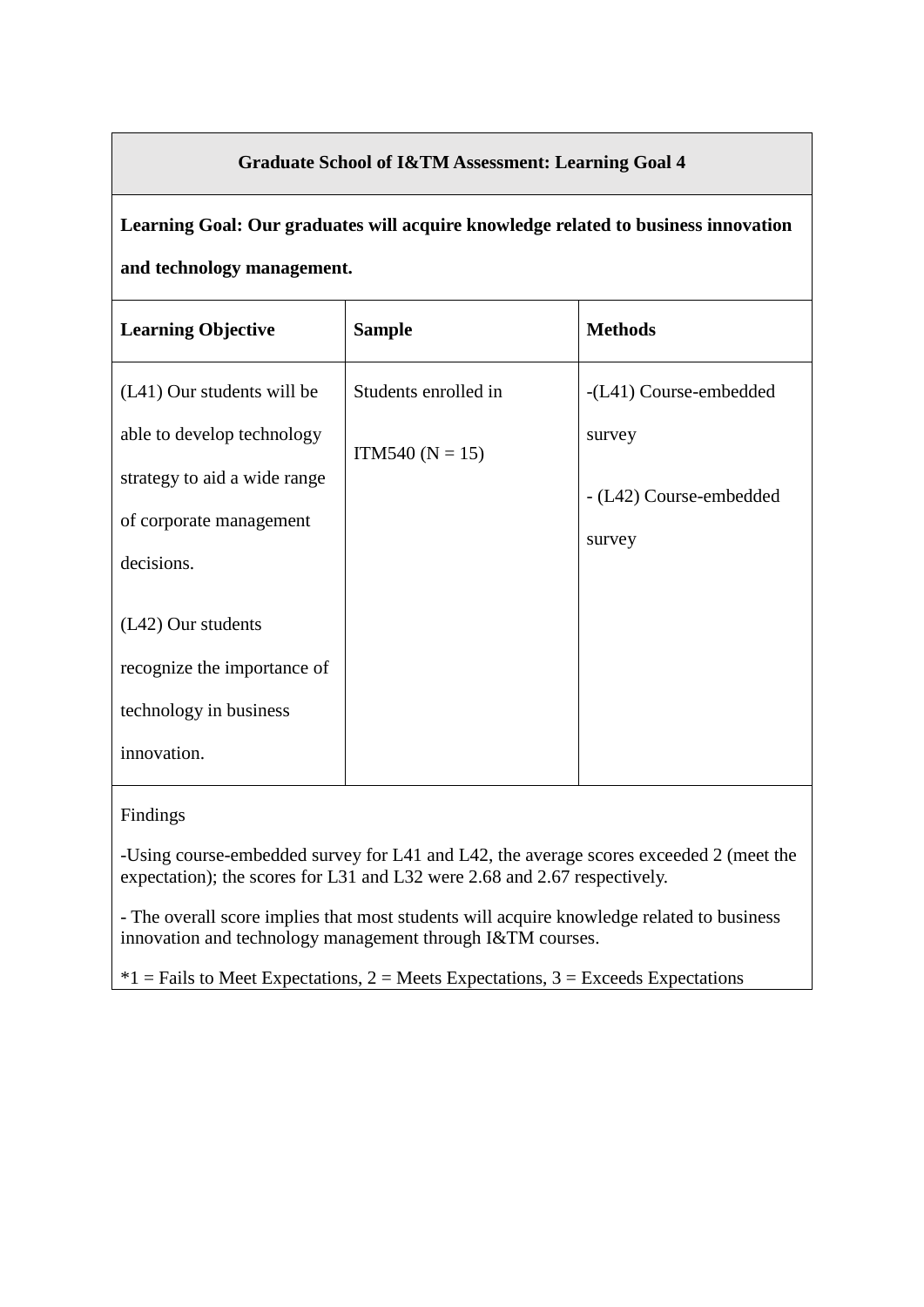## *Data Analysis and Results*

| <b>Assessment Learning Goal 1(L11): ITM634</b><br>- Using course-embedded survey - |                  |                |                  |  |
|------------------------------------------------------------------------------------|------------------|----------------|------------------|--|
|                                                                                    |                  | L11 (Trait)    |                  |  |
| Student No.                                                                        | <b>T1</b>        | <b>T2</b>      | <b>T3</b>        |  |
| $\mathbf 1$                                                                        | $\overline{c}$   | $\overline{3}$ | $\mathbf{2}$     |  |
| $\overline{2}$                                                                     | 3                | $\overline{3}$ | 3                |  |
| 3                                                                                  | 3                | $\overline{2}$ | 3                |  |
| $\overline{4}$                                                                     | $\overline{3}$   | $\overline{3}$ | $\overline{2}$   |  |
| 5                                                                                  | 3                | 3              | 3                |  |
| 6                                                                                  | $\overline{3}$   | $\overline{3}$ | $\overline{3}$   |  |
| $\overline{7}$                                                                     | 3                | $\overline{2}$ | 3                |  |
| 8                                                                                  | $\overline{2}$   | $\mathbf{1}$   | $\overline{2}$   |  |
| 9                                                                                  | 3                | 3              | 3                |  |
| 10                                                                                 | $\overline{3}$   | $\overline{2}$ | $\overline{2}$   |  |
| 11                                                                                 | $\overline{3}$   | $\overline{3}$ | $\overline{2}$   |  |
| 12                                                                                 | 3                | 3              | 3                |  |
| 13                                                                                 | $\overline{2}$   | $\overline{2}$ | $\overline{2}$   |  |
| 14                                                                                 | $\overline{2}$   | 3              | 3                |  |
| 15                                                                                 | $\overline{2}$   | $\overline{2}$ | $\overline{2}$   |  |
| 16                                                                                 | 3                | 3              | $\overline{3}$   |  |
| 17                                                                                 | $\overline{3}$   | $\overline{2}$ | $\overline{3}$   |  |
| 18                                                                                 | 3                | $\overline{2}$ | 3                |  |
| 19                                                                                 | $\overline{2}$   | $\overline{2}$ | $\overline{2}$   |  |
| 20                                                                                 | $\overline{3}$   | $\overline{2}$ | $\overline{3}$   |  |
| 21                                                                                 | $\overline{2}$   | 3              | $\overline{2}$   |  |
| 22                                                                                 | $\overline{2}$   | $\overline{2}$ | 3                |  |
| 23                                                                                 | 3                | 3              | $\overline{3}$   |  |
| 24                                                                                 | 3                | 3              | 3                |  |
| 3 point total                                                                      | 10               | 3              | $\overline{7}$   |  |
| 2 point total                                                                      | 3                | $\overline{4}$ | 6                |  |
| 1 point total                                                                      | $\boldsymbol{0}$ | $\mathbf{1}$   | $\boldsymbol{0}$ |  |
| Mean                                                                               | 2.67             | 2.5            | 2.62             |  |
| <b>Overall Mean</b>                                                                |                  | 2.60           |                  |  |

\*Criteria:  $1 =$  Fails to Meet Expectations,  $2 =$  Meets Expectations,  $3 =$  Exceeds Expectations \*Unit: Score (Trait) Person (Point)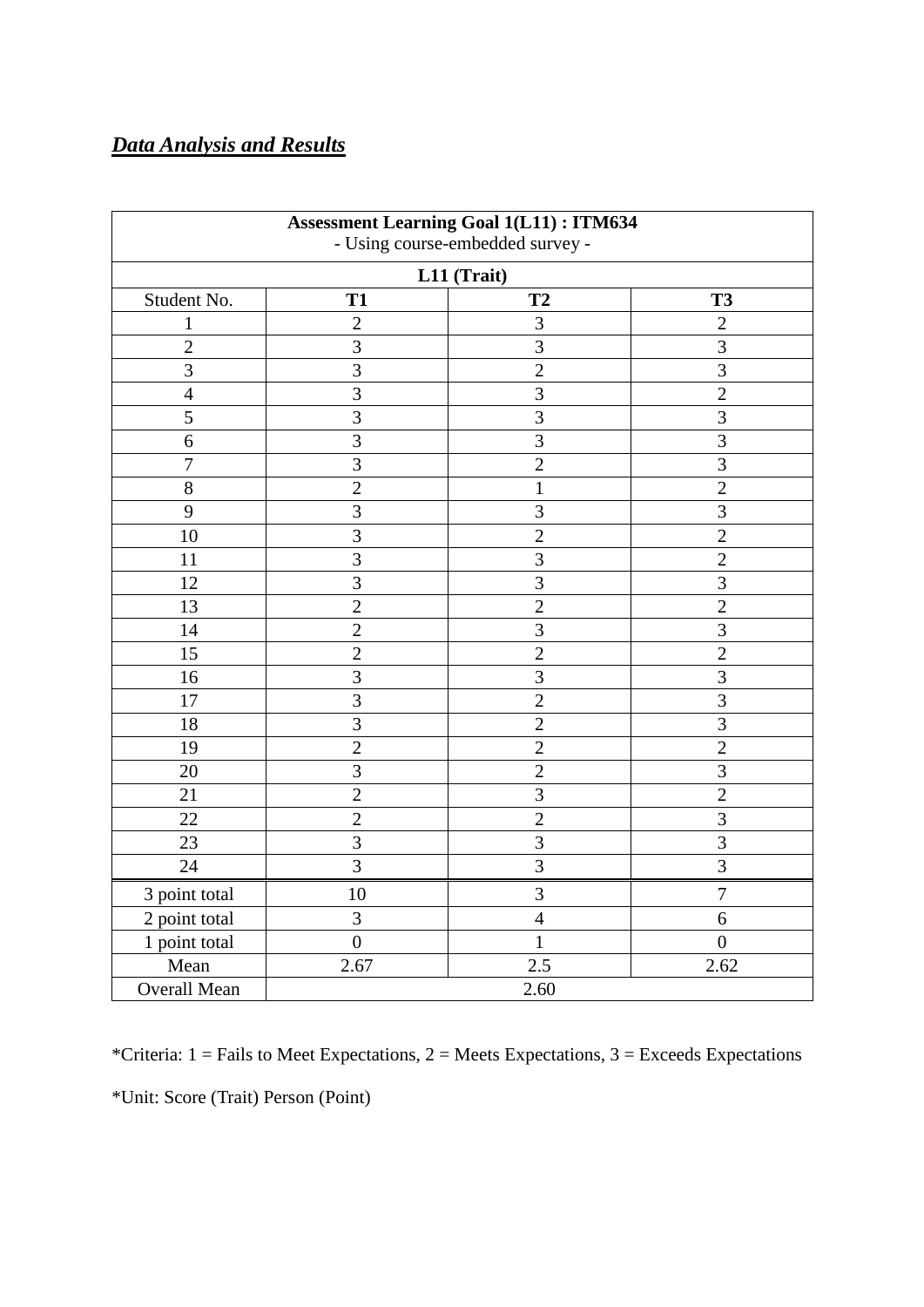| <b>Assessment Learning Goal 1(L12): ITM634</b><br>- Using course-embedded survey - |                |                |                |                |                |                |                |                |                |
|------------------------------------------------------------------------------------|----------------|----------------|----------------|----------------|----------------|----------------|----------------|----------------|----------------|
| L12 (Trait)                                                                        |                |                |                |                |                |                |                |                |                |
| Student<br>No.                                                                     | <b>T1</b>      | T <sub>2</sub> | <b>T3</b>      | <b>T4.1</b>    | T4.2           | T4.3           | <b>T5.1</b>    | T5.2           | T5.3           |
| 1                                                                                  | $\overline{2}$ | $\overline{2}$ | $\overline{2}$ | $\overline{2}$ | $\overline{2}$ | 3              | 3              | $\overline{2}$ | 3              |
| $\overline{2}$                                                                     | 3              | $\overline{2}$ | 3              | 3              | 3              | 3              | 3              | 3              | 3              |
| 3                                                                                  | 3              | $\overline{2}$ | 3              | 3              | $\overline{2}$ | $\mathfrak{Z}$ | 3              | $\overline{2}$ | 3              |
| $\overline{4}$                                                                     | $\overline{2}$ | 3              | 3              | 3              | 3              | $\overline{3}$ | 3              | $\overline{3}$ | $\sqrt{2}$     |
| 5                                                                                  | 3              | 3              | $\overline{3}$ | 3              | $\overline{3}$ | $\overline{3}$ | 3              | 3              | 3              |
| 6                                                                                  | $\overline{2}$ | $\overline{2}$ | 3              | 3              | 3              | 3              | 3              | 3              | 3              |
| $\boldsymbol{7}$                                                                   | $\overline{2}$ | 3              | $\overline{2}$ | $\overline{2}$ | $\overline{2}$ | $\overline{2}$ | 3              | $\overline{2}$ | $\overline{2}$ |
| 8                                                                                  | $\mathbf{1}$   | $\mathbf{1}$   | $\mathbf{1}$   | $\mathbf{1}$   | $\mathbf{1}$   | $\mathbf{1}$   | $\mathbf{1}$   | $\mathbf{1}$   | $\mathbf{1}$   |
| 9                                                                                  | 3              | 3              | 3              | 3              | 3              | 3              | 3              | 3              | 3              |
| 10                                                                                 | 3              | 3              | $\overline{2}$ | $\overline{2}$ | $\overline{2}$ | $\overline{2}$ | 3              | 3              | 3              |
| 11                                                                                 | 3              | 3              | $\overline{2}$ | $\overline{2}$ | $\overline{2}$ | $\overline{2}$ | $\overline{2}$ | $\mathbf{1}$   | $\overline{2}$ |
| 12                                                                                 | 3              | 3              | 3              | $\overline{2}$ | $\overline{2}$ | 3              | 3              | $\overline{2}$ | 3              |
| 13                                                                                 | $\overline{2}$ | $\overline{2}$ | $\overline{2}$ | $\overline{2}$ | $\overline{2}$ | $\overline{2}$ | $\overline{2}$ | $\overline{2}$ | $\mathbf{2}$   |
| 14                                                                                 | 3              | $\overline{2}$ | $\mathbf{2}$   | $\overline{2}$ | $\mathfrak{2}$ | 3              | 3              | $\overline{2}$ | $\overline{2}$ |
| 15                                                                                 | 3              | $\overline{2}$ | $\mathbf{2}$   | 3              | $\overline{2}$ | $\overline{2}$ | 3              | $\overline{2}$ | 3              |
| 16                                                                                 | 3              | 3              | 3              | 3              | 3              | 3              | 3              | 3              | 3              |
| 17                                                                                 | $\overline{3}$ | 3              | 3              | 3              | 3              | $\overline{3}$ | 3              | 3              | $\overline{3}$ |
| 18                                                                                 | $\overline{2}$ | $\overline{3}$ | 3              | 3              | $\overline{2}$ | $\overline{2}$ | 3              | 3              | $\overline{2}$ |
| 19                                                                                 | $\overline{2}$ | $\overline{2}$ | $\overline{2}$ | $\overline{2}$ | $\overline{2}$ | $\overline{2}$ | $\overline{2}$ | $\overline{2}$ | $\overline{2}$ |
| 20                                                                                 | $\overline{2}$ | 3              | 3              | 3              | $\overline{2}$ | $\overline{2}$ | 3              | 3              | $\overline{2}$ |
| 21                                                                                 | $\overline{2}$ | $\overline{2}$ | $\overline{2}$ | $\overline{2}$ | $\overline{2}$ | $\overline{2}$ | $\overline{2}$ | $\overline{2}$ | $\overline{2}$ |
| 22                                                                                 | $\overline{2}$ | $\overline{2}$ | 3              | 3              | $\overline{2}$ | $\overline{2}$ | 3              | $\overline{2}$ | 3              |
| 23                                                                                 | 3              | $\overline{3}$ | $\overline{2}$ | 3              | 3              | $\overline{3}$ | $\overline{3}$ | 3              | 3              |
| 24                                                                                 | 3              | 3              | 3              | $\overline{3}$ | $\overline{3}$ | $\overline{3}$ | 3              | $\overline{3}$ | $\mathfrak{Z}$ |
| 3 point<br>total                                                                   | $\overline{7}$ | $\overline{7}$ | $\tau$         | 6              | 5              | $8\,$          | $10\,$         | 6              | 8              |
| 2 point<br>total                                                                   | $\overline{4}$ | $\overline{4}$ | $\overline{4}$ | 5              | 6              | 3              | $\mathbf{1}$   | $\overline{4}$ | $\overline{3}$ |
| 1 point<br>total                                                                   | $\mathbf{1}$   | $\mathbf{1}$   | $\mathbf{1}$   | $\mathbf{1}$   | $\mathbf{1}$   | $\mathbf{1}$   | $\mathbf{1}$   | $\overline{2}$ | $\mathbf{1}$   |
| Mean                                                                               | $2.5\,$        | $2.5\,$        | 2.5            | 2.54           | 2.33           | $2.5\,$        | 2.75           | 2.41           | 2.54           |
| Overall<br>Mean                                                                    |                |                |                |                | 2.51           |                |                |                |                |

\*Criteria:  $1 =$  Fails to Meet Expectations,  $2 =$  Meets Expectations,  $3 =$  Exceeds Expectations \*Unit: Score (Trait) Person (Point)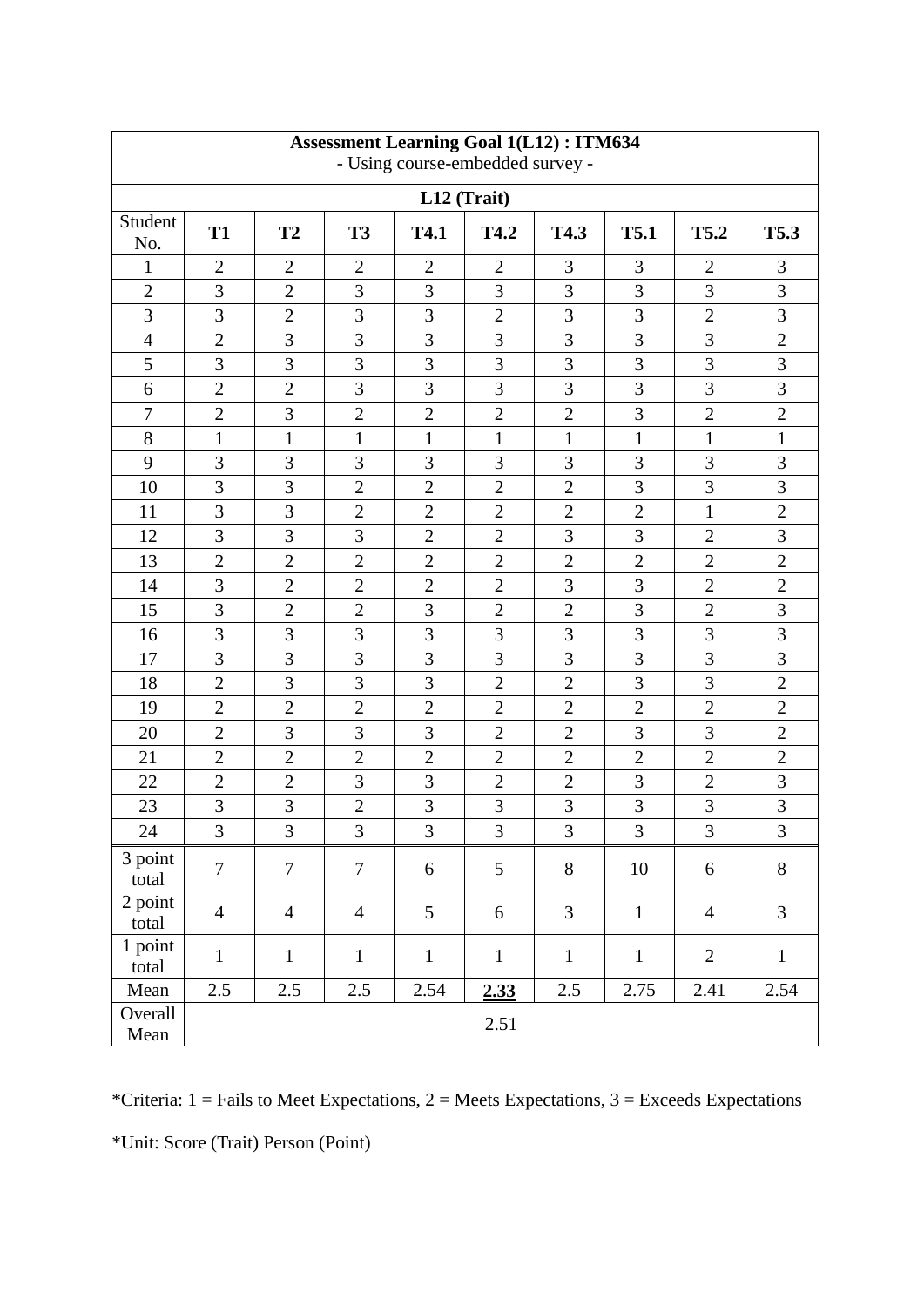| <b>Assessment Learning Goal 2(L21): ITM505</b><br>- Using assessment by professor - |                  |                  |                  |                  |                |                  |                  |                  |                  |                  |                  |
|-------------------------------------------------------------------------------------|------------------|------------------|------------------|------------------|----------------|------------------|------------------|------------------|------------------|------------------|------------------|
| L21 (Trait)                                                                         |                  |                  |                  |                  |                |                  |                  |                  |                  |                  |                  |
| Student No.                                                                         | <b>T1.1</b>      | T1.2             | T1.3             | T2               | <b>T3.1</b>    | <b>T3.2</b>      | T4.1             | T4.2             | <b>T5.1</b>      | <b>T5.2</b>      | <b>T6</b>        |
| $\mathbf{1}$                                                                        | 3                | 3                | $\overline{2}$   | $\overline{2}$   | $\overline{3}$ | 3                | $\overline{2}$   | $\overline{2}$   | 3                | $\overline{2}$   | 3                |
| $\overline{2}$                                                                      | 3                | 3                | $\overline{2}$   | $\overline{2}$   | 3              | 3                | $\overline{2}$   | $\overline{2}$   | 3                | $\overline{2}$   | 3                |
| 3                                                                                   | 3                | 3                | $\overline{2}$   | $\overline{2}$   | $\overline{3}$ | $\overline{3}$   | $\overline{2}$   | $\overline{2}$   | $\overline{3}$   | $\overline{2}$   | 3                |
| $\overline{4}$                                                                      | 3                | 3                | $\overline{2}$   | $\overline{2}$   | 3              | 3                | $\overline{2}$   | $\overline{2}$   | 3                | $\overline{2}$   | $\mathfrak{Z}$   |
| 5                                                                                   | 3                | 3                | $\overline{2}$   | $\overline{2}$   | 3              | 3                | $\overline{2}$   | $\overline{2}$   | 3                | $\overline{2}$   | 3                |
| 6                                                                                   | $\overline{2}$   | $\overline{2}$   | $\overline{2}$   | $\mathbf{1}$     | $\overline{2}$ | $\overline{3}$   | $\overline{2}$   | 3                | $\overline{3}$   | 3                | $\overline{2}$   |
| $\overline{7}$                                                                      | $\overline{2}$   | $\overline{2}$   | $\overline{2}$   | $\mathbf{1}$     | $\overline{2}$ | 3                | $\overline{2}$   | 3                | 3                | 3                | $\overline{2}$   |
| 8                                                                                   | $\sqrt{2}$       | $\overline{2}$   | $\overline{2}$   | $\mathbf{1}$     | $\overline{2}$ | $\overline{3}$   | $\overline{2}$   | $\overline{3}$   | $\overline{3}$   | 3                | $\overline{2}$   |
| 9                                                                                   | $\overline{2}$   | $\overline{2}$   | $\overline{2}$   | $\mathbf{1}$     | $\overline{2}$ | 3                | $\overline{2}$   | 3                | 3                | 3                | $\overline{2}$   |
| 10                                                                                  | $\overline{2}$   | $\overline{2}$   | $\overline{2}$   | $\mathbf{1}$     | $\overline{2}$ | 3                | $\overline{2}$   | 3                | 3                | 3                | $\overline{2}$   |
| 11                                                                                  | 3                | $\overline{2}$   | $\overline{2}$   | $\overline{2}$   | $\overline{3}$ | 3                | $\overline{2}$   | $\overline{2}$   | 3                | $\overline{2}$   | 3                |
| 12                                                                                  | 3                | $\overline{2}$   | $\overline{2}$   | $\overline{2}$   | 3              | $\overline{3}$   | $\overline{2}$   | $\overline{2}$   | 3                | $\overline{2}$   | 3                |
| 13                                                                                  | $\overline{3}$   | $\overline{2}$   | $\overline{2}$   | $\overline{2}$   | $\overline{3}$ | $\overline{3}$   | $\overline{2}$   | $\overline{2}$   | $\overline{3}$   | $\overline{2}$   | $\overline{3}$   |
| 14                                                                                  | 3                | $\overline{2}$   | $\overline{2}$   | $\overline{2}$   | 3              | 3                | $\overline{2}$   | $\overline{2}$   | $\overline{3}$   | $\overline{2}$   | 3                |
| 15                                                                                  | $\overline{2}$   | $\overline{2}$   | $\overline{2}$   | $\mathbf{1}$     | $\mathbf{1}$   | $\overline{2}$   | $\overline{2}$   | $\overline{2}$   | $\overline{2}$   | $\overline{2}$   | $\overline{2}$   |
| 16                                                                                  | $\overline{2}$   | $\overline{2}$   | $\overline{2}$   | $\mathbf{1}$     | $\mathbf{1}$   | $\overline{2}$   | $\overline{2}$   | $\overline{2}$   | $\overline{2}$   | $\overline{2}$   | $\overline{2}$   |
| 17                                                                                  | $\overline{2}$   | $\overline{2}$   | $\overline{2}$   | $\mathbf{1}$     | $\mathbf{1}$   | $\overline{2}$   | $\overline{2}$   | $\overline{2}$   | $\overline{2}$   | $\overline{2}$   | $\overline{2}$   |
| 18                                                                                  | $\sqrt{2}$       | $\overline{2}$   | $\overline{2}$   | $\mathbf{1}$     | $\mathbf{1}$   | $\overline{2}$   | $\overline{2}$   | $\overline{2}$   | $\overline{2}$   | $\overline{2}$   | $\overline{2}$   |
| 19                                                                                  | 3                | 3                | 3                | $\overline{2}$   | 3              | 3                | 3                | 3                | 3                | 3                | 3                |
| 20                                                                                  | 3                | 3                | 3                | $\overline{2}$   | $\overline{3}$ | 3                | $\overline{3}$   | 3                | $\overline{3}$   | 3                | 3                |
| 21                                                                                  | 3                | 3                | 3                | $\overline{2}$   | $\overline{3}$ | 3                | $\overline{3}$   | 3                | 3                | 3                | 3                |
| 22                                                                                  | 3                | 3                | 3                | $\overline{2}$   | $\overline{3}$ | $\overline{3}$   | $\overline{3}$   | $\overline{3}$   | $\overline{3}$   | 3                | 3                |
| 23                                                                                  | 3                | 3                | 3                | $\overline{2}$   | $\overline{3}$ | 3                | $\overline{3}$   | 3                | 3                | 3                | 3                |
| 3 point total                                                                       | 14               | 10               | 5                | $\overline{0}$   | 14             | 19               | 5                | 10               | 19               | 10               | 14               |
| 2 point total                                                                       | 9                | 13               | 18               | 14               | 5              | $\overline{4}$   | 18               | 13               | $\overline{4}$   | 13               | 9                |
| 1 point total                                                                       | $\boldsymbol{0}$ | $\boldsymbol{0}$ | $\boldsymbol{0}$ | $\boldsymbol{9}$ | $\overline{4}$ | $\boldsymbol{0}$ | $\boldsymbol{0}$ | $\boldsymbol{0}$ | $\boldsymbol{0}$ | $\boldsymbol{0}$ | $\boldsymbol{0}$ |
| Mean                                                                                | 2.6              | 2.43             | 2.22             | 1.6              | 2.43           | 2.83             | 2.22             | 2.43             | 2.83             | 2.43             | 2.6              |
| Overall<br>Mean                                                                     |                  |                  |                  |                  |                | 2.42             |                  |                  |                  |                  |                  |

\*Criteria:  $1 =$  Fails to Meet Expectations,  $2 =$  Meets Expectations,  $3 =$  Exceeds Expectations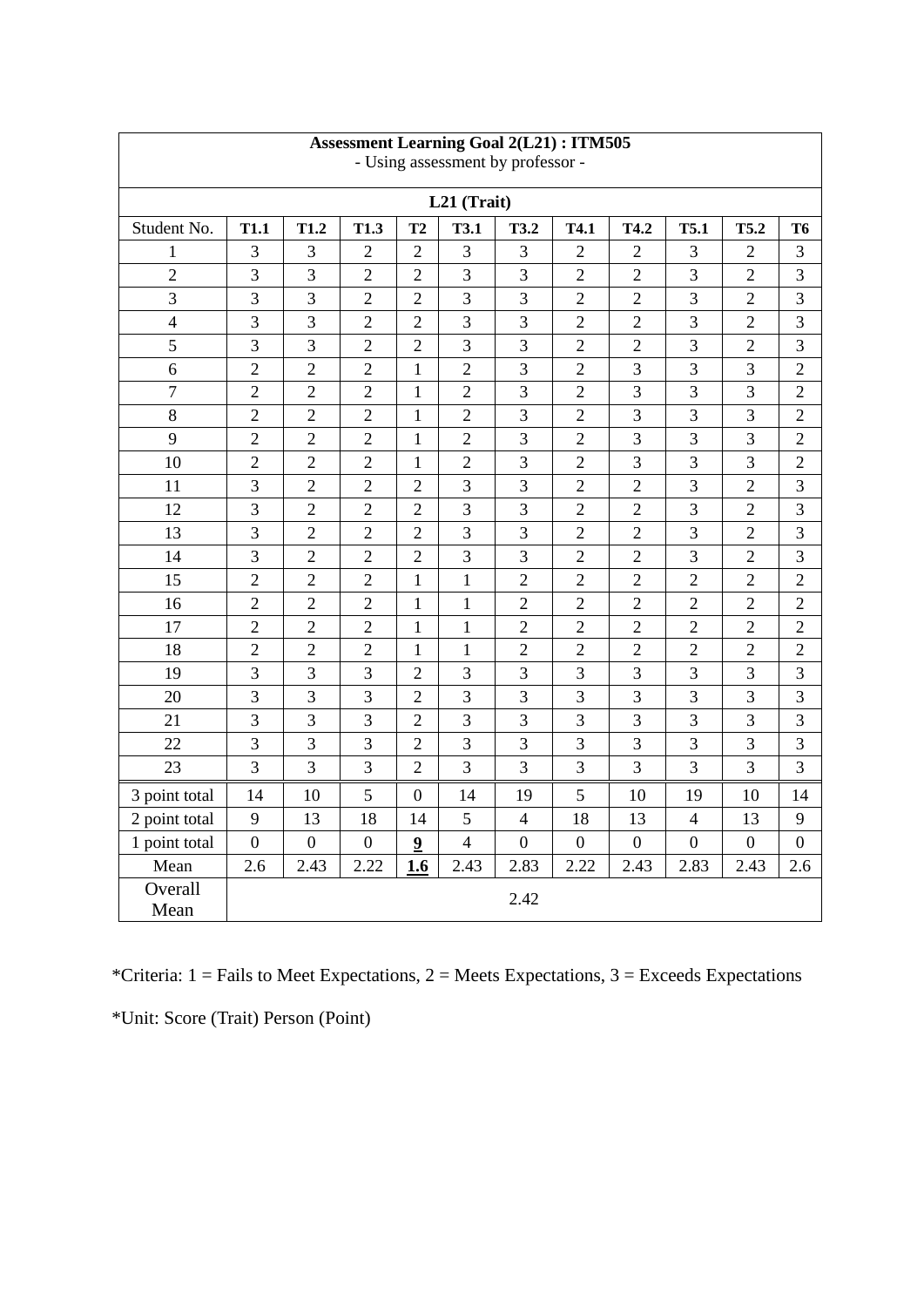| <b>Assessment Learning Goal 2(L22): ITM505</b>   |                |                |                |                |  |  |  |
|--------------------------------------------------|----------------|----------------|----------------|----------------|--|--|--|
| - Using assessment by professor -<br>L22 (Trait) |                |                |                |                |  |  |  |
| Student No.                                      | <b>T1</b>      | T2             | <b>T3.1</b>    | <b>T3.2</b>    |  |  |  |
| $\mathbf{1}$                                     | $\overline{2}$ | $\overline{2}$ | $\sqrt{2}$     | $\sqrt{2}$     |  |  |  |
| $\overline{2}$                                   | $\overline{2}$ | $\overline{2}$ | $\overline{2}$ | $\overline{2}$ |  |  |  |
| $\overline{3}$                                   | $\overline{3}$ | $\overline{2}$ | $\overline{3}$ | $\overline{3}$ |  |  |  |
| $\overline{4}$                                   | 3              | $\overline{3}$ | 3              | 3              |  |  |  |
| 5                                                | $\overline{2}$ | $\mathbf{1}$   | $\mathbf{1}$   | $\mathbf{1}$   |  |  |  |
| $6\,$                                            | $\overline{2}$ | $\mathfrak{Z}$ | $\overline{2}$ | 3              |  |  |  |
| $\boldsymbol{7}$                                 | $\overline{2}$ | 3              | $\sqrt{2}$     | $\overline{2}$ |  |  |  |
| $8\,$                                            | $\sqrt{2}$     | $\overline{2}$ | $\mathfrak{Z}$ | $\sqrt{2}$     |  |  |  |
| 9                                                | $\overline{2}$ | $\overline{2}$ | 3              | $\overline{2}$ |  |  |  |
| 10                                               | 3              | $\overline{2}$ | 3              | $\mathfrak{Z}$ |  |  |  |
| 11                                               | $\overline{2}$ | $\overline{2}$ | $\overline{2}$ | $\overline{2}$ |  |  |  |
| 12                                               | $\overline{2}$ | $\overline{2}$ | $\overline{2}$ | $\overline{2}$ |  |  |  |
| 13                                               | $\overline{3}$ | 3              | $\sqrt{2}$     | 3              |  |  |  |
| 14                                               | $\overline{3}$ | 3              | $\overline{2}$ | 3              |  |  |  |
| 15                                               | $\overline{3}$ | 3              | $\overline{2}$ | 3              |  |  |  |
| 16                                               | $\overline{2}$ | $\overline{2}$ | $\overline{2}$ | $\overline{2}$ |  |  |  |
| 17                                               | $\overline{c}$ | $\mathbf{1}$   | $\,1$          | $\overline{2}$ |  |  |  |
| 18                                               | $\overline{3}$ | 3              | $\overline{2}$ | 3              |  |  |  |
| 19                                               | $\overline{2}$ | $\mathbf{1}$   | $\mathbf{1}$   | $\overline{2}$ |  |  |  |
| 20                                               | $\overline{3}$ | $\overline{3}$ | $\overline{2}$ | $\overline{3}$ |  |  |  |
| 21                                               | $\overline{3}$ | 3              | $\sqrt{2}$     | 3              |  |  |  |
| 22                                               | $\overline{2}$ | $\overline{2}$ | $\overline{2}$ | $\overline{2}$ |  |  |  |
| 23                                               | 3              | $\overline{3}$ | 3              | 3              |  |  |  |
| 3 point total                                    | 10             | 10             | 6              | 11             |  |  |  |
| 2 point total                                    | 13             | 10             | 14             | 11             |  |  |  |
| 1 point total                                    | $\overline{0}$ | $\overline{3}$ | $\overline{3}$ | $\mathbf{1}$   |  |  |  |
| Mean                                             | 2.43           | 2.3            | 2.13           | 2.43           |  |  |  |
| Overall<br>2.33<br>Mean                          |                |                |                |                |  |  |  |

\*Criteria:  $1 =$  Fails to Meet Expectations,  $2 =$  Meets Expectations,  $3 =$  Exceeds Expectations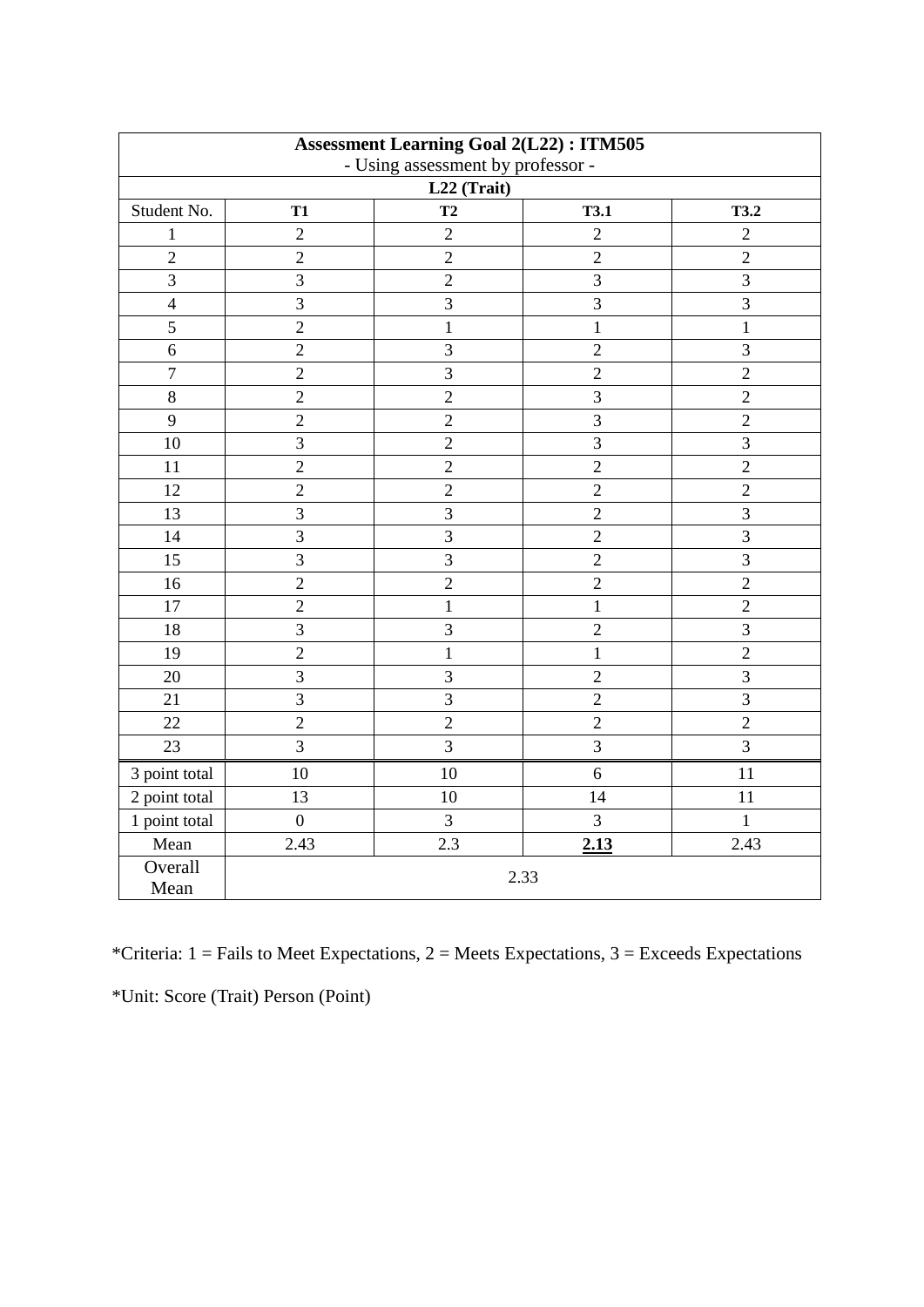| <b>Assessment Learning Goal 3(L31): ITM662</b> |                |                |                |                |                  |                |                |  |  |  |
|------------------------------------------------|----------------|----------------|----------------|----------------|------------------|----------------|----------------|--|--|--|
| - Using course-embedded survey -               |                |                |                |                |                  |                |                |  |  |  |
|                                                | L31 (Traits)   |                |                |                |                  |                |                |  |  |  |
| Student No.                                    | <b>T1.1</b>    | <b>T1.2</b>    | <b>T2.1</b>    | <b>T2.2</b>    | T <sub>2.3</sub> | <b>T3</b>      | <b>T4</b>      |  |  |  |
|                                                | $\overline{2}$ | 3              | 3              | $\overline{2}$ | $\mathfrak{2}$   | 3              | 3              |  |  |  |
| $\overline{2}$                                 | 3              | $\overline{2}$ | 3              | $\overline{2}$ | $\overline{3}$   | 3              | $\mathbf{2}$   |  |  |  |
| 3                                              | 3              | 3              | $\overline{2}$ | $\overline{2}$ | 3                | $\overline{2}$ | $\overline{2}$ |  |  |  |
| $\overline{4}$                                 | 3              | 3              | $\overline{3}$ | 3              | 3                | 3              | 3              |  |  |  |
| 5                                              | 3              | 3              | $\overline{2}$ | $\overline{2}$ | 3                | 3              | 3              |  |  |  |
| 6                                              | $\overline{2}$ | $\overline{2}$ | $\overline{c}$ | $\overline{2}$ | $\overline{2}$   | $\overline{2}$ | 3              |  |  |  |
| $\overline{7}$                                 | 3              | 3              | $\overline{2}$ | 3              | 3                | 3              | $\overline{2}$ |  |  |  |
| 8                                              | $\overline{2}$ | $\overline{3}$ | $\overline{3}$ | $\overline{2}$ | $\overline{2}$   | $\overline{2}$ | $\overline{2}$ |  |  |  |
| 9                                              | $\overline{2}$ | $\overline{3}$ | $\overline{2}$ | 3              | $\overline{3}$   | $\overline{2}$ | $\overline{3}$ |  |  |  |
| 10                                             | $\overline{3}$ | $\overline{2}$ | $\overline{3}$ | 3              | $\overline{3}$   | $\overline{2}$ | $\overline{3}$ |  |  |  |
| 11                                             | $\overline{3}$ | $\overline{3}$ | $\overline{3}$ | 3              | $\overline{3}$   | $\overline{3}$ | $\overline{3}$ |  |  |  |
| 12                                             | $\overline{2}$ | $\overline{2}$ | $\overline{3}$ | $\overline{2}$ | $\overline{2}$   | 3              | $\overline{2}$ |  |  |  |
| 13                                             | 3              | $\overline{3}$ | $\overline{2}$ | $\overline{2}$ | $\overline{2}$   | $\overline{2}$ | $\overline{3}$ |  |  |  |
| 14                                             | 3              | 3              | $\overline{3}$ | 3              | 3                | 3              | 3              |  |  |  |
| 3 point total                                  | 9              | 10             | 8              | 6              | 9                | 8              | 9              |  |  |  |
| point total<br>2                               | 5              | $\overline{4}$ | 6              | 8              | 5                | 6              | 5              |  |  |  |
| point total                                    | $\overline{0}$ | $\overline{0}$ | $\overline{0}$ | $\overline{0}$ | $\overline{0}$   | $\overline{0}$ | $\overline{0}$ |  |  |  |
| Mean                                           | 2.64           | 2.71           | 2.57           | 2.43           | 2.64             | 2.57           | 2.64           |  |  |  |
| Overall<br>Mean                                |                |                |                | 2.60           |                  |                |                |  |  |  |

\*Criteria:  $1 =$  Fails to Meet Expectations,  $2 =$  Meets Expectations,  $3 =$  Exceeds Expectations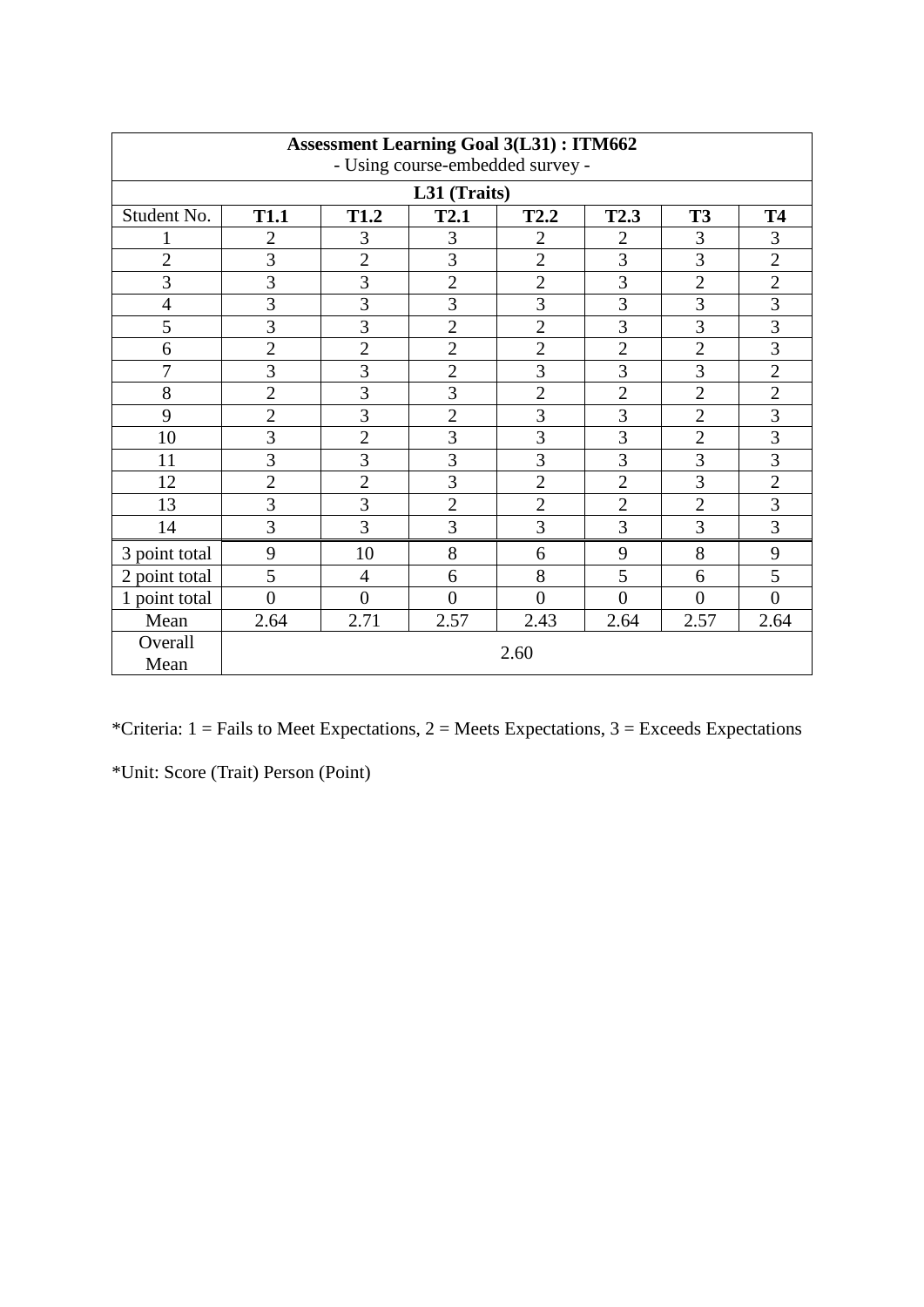| <b>Assessment Learning Goal 3(L32): ITM633</b><br>- Using course-embedded survey - |                |                  |                |                |  |  |  |  |
|------------------------------------------------------------------------------------|----------------|------------------|----------------|----------------|--|--|--|--|
|                                                                                    | L32 (Traits)   |                  |                |                |  |  |  |  |
| Student No.                                                                        | <b>T1</b>      | T2.1             | T2.2           | <b>T3</b>      |  |  |  |  |
| $\mathbf{1}$                                                                       | 3              | 3                | 3              | 3              |  |  |  |  |
| $\overline{2}$                                                                     | $\overline{3}$ | $\overline{3}$   | $\overline{3}$ | 3              |  |  |  |  |
| 3                                                                                  | 3              | $\overline{3}$   | 3              | 3              |  |  |  |  |
| $\overline{4}$                                                                     | 3              | $\overline{3}$   | $\overline{3}$ | 3              |  |  |  |  |
| 5                                                                                  | 3              | $\overline{3}$   | 3              | 3              |  |  |  |  |
| 6                                                                                  | 3              | $\overline{3}$   | 3              | 3              |  |  |  |  |
| $\boldsymbol{7}$                                                                   | 3              | 3                | $\overline{3}$ | $\overline{3}$ |  |  |  |  |
| 8                                                                                  | 3              | $\overline{3}$   | 3              | 3              |  |  |  |  |
| 9                                                                                  | 3              | $\overline{3}$   | 3              | 3              |  |  |  |  |
| 10                                                                                 | $\overline{2}$ | $\overline{3}$   | 3              | 3              |  |  |  |  |
| 11                                                                                 | $\overline{2}$ | $\overline{2}$   | $\overline{2}$ | $\overline{2}$ |  |  |  |  |
| 12                                                                                 | $\overline{2}$ | $\overline{2}$   | $\overline{2}$ | $\overline{2}$ |  |  |  |  |
| 13                                                                                 | $\overline{2}$ | $\overline{2}$   | $\overline{2}$ | 3              |  |  |  |  |
| 14                                                                                 | 3              | 3                | 3              | 3              |  |  |  |  |
| 15                                                                                 | 3              | $\overline{3}$   | 3              | 3              |  |  |  |  |
| 16                                                                                 | $\overline{2}$ | $\overline{2}$   | 3              | 3              |  |  |  |  |
| 17                                                                                 | $\overline{2}$ | $\overline{3}$   | $\overline{2}$ | 3              |  |  |  |  |
| 3 point total                                                                      | 11             | 13               | 13             | 15             |  |  |  |  |
| 2 point total                                                                      | 6              | $\overline{4}$   | $\overline{4}$ | $\overline{2}$ |  |  |  |  |
| 1 point total                                                                      | $\overline{0}$ | $\boldsymbol{0}$ | $\overline{0}$ | $\overline{0}$ |  |  |  |  |
| Mean                                                                               | 2.65           | 2.76             | 2.76           | 2.88           |  |  |  |  |
| Overall Mean                                                                       | 2.76           |                  |                |                |  |  |  |  |

j.

\*Criteria:  $1 =$  Fails to Meet Expectations,  $2 =$  Meets Expectations,  $3 =$  Exceeds Expectations \*Unit: Score (Trait) Person (Point)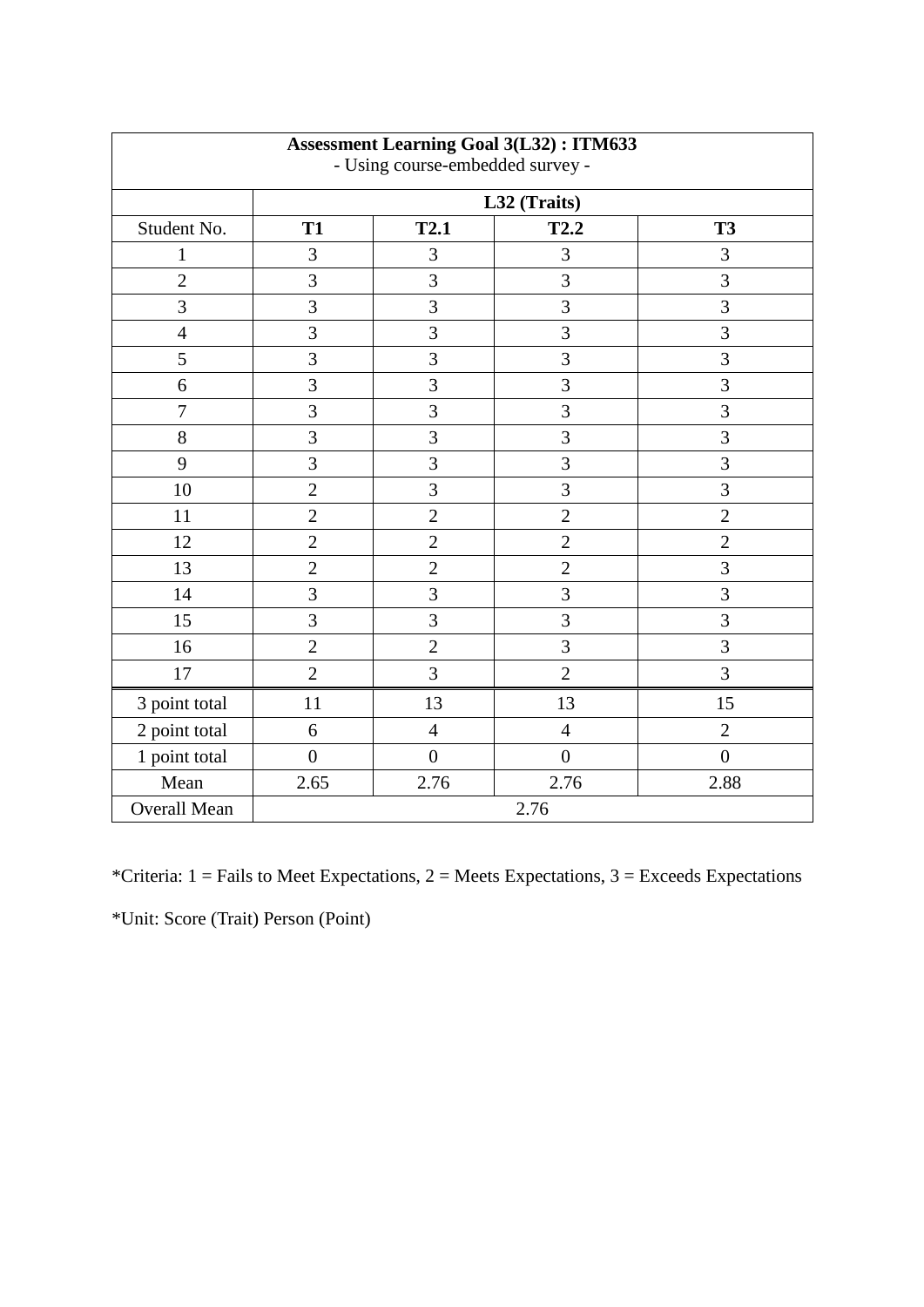| <b>Assessment Learning Goal 4(L41): ITM540</b><br>- Using course-embedded survey - |                |                         |                |                |                |  |  |  |
|------------------------------------------------------------------------------------|----------------|-------------------------|----------------|----------------|----------------|--|--|--|
| L41 (Traits)                                                                       |                |                         |                |                |                |  |  |  |
| Student No.                                                                        | <b>T1</b>      | T2                      | <b>T3</b>      | <b>T4</b>      | <b>T5</b>      |  |  |  |
| $\mathbf 1$                                                                        | 3              | 3                       | 3              | $\overline{2}$ | 3              |  |  |  |
| $\overline{2}$                                                                     | $\overline{3}$ | $\overline{\mathbf{3}}$ | $\overline{c}$ | $\overline{3}$ | $\overline{3}$ |  |  |  |
| $\overline{3}$                                                                     | $\overline{2}$ | $\overline{3}$          | $\overline{3}$ | $\overline{2}$ | $\overline{2}$ |  |  |  |
| $\overline{4}$                                                                     | $\overline{2}$ | $\overline{3}$          | $\overline{3}$ | $\overline{3}$ | 3              |  |  |  |
| 5                                                                                  | $\overline{2}$ | $\overline{3}$          | $\overline{3}$ | $\overline{3}$ | $\overline{2}$ |  |  |  |
| $\boldsymbol{6}$                                                                   | 3              | $\overline{3}$          | $\overline{3}$ | $\overline{3}$ | $\overline{3}$ |  |  |  |
| 7                                                                                  | 3              | $\overline{3}$          | $\overline{3}$ | $\overline{3}$ | $\overline{3}$ |  |  |  |
| 8                                                                                  | 3              | 3                       | 3              | $\overline{c}$ | $\overline{3}$ |  |  |  |
| 9                                                                                  | $\overline{3}$ | 3                       | 3              | 3              | $\overline{2}$ |  |  |  |
| 10                                                                                 | 3              | 3                       | 3              | 3              | 3              |  |  |  |
| 11                                                                                 | $\overline{3}$ | $\overline{3}$          | $\overline{3}$ | $\overline{c}$ | $\overline{c}$ |  |  |  |
| 12                                                                                 | $\overline{2}$ | $\overline{2}$          | $\overline{3}$ | $\overline{2}$ | $\overline{2}$ |  |  |  |
| 13                                                                                 | $\overline{2}$ | $\overline{2}$          | $\overline{3}$ | $\overline{2}$ | $\overline{c}$ |  |  |  |
| 14                                                                                 | $\overline{3}$ | $\overline{3}$          | $\overline{3}$ | $\overline{3}$ | $\overline{3}$ |  |  |  |
| 15                                                                                 | $\overline{2}$ | $\overline{2}$          | $\overline{2}$ | $\overline{2}$ | 3              |  |  |  |
| 3 point total                                                                      | 9              | 12                      | 13             | 8              | 9              |  |  |  |
| 2 point total                                                                      | 6              | 3                       | $\mathbf{2}$   | $\overline{7}$ | 6              |  |  |  |
| 1 point total                                                                      | $\overline{0}$ | $\overline{0}$          | $\overline{0}$ | $\overline{0}$ | $\overline{0}$ |  |  |  |
| Mean                                                                               | 2.6            | 2.8                     | 2.87           | 2.53           | 2.6            |  |  |  |
| <b>Overall Mean</b>                                                                |                |                         | 2.68           |                |                |  |  |  |

\*Criteria:  $1 =$  Fails to Meet Expectations,  $2 =$  Meets Expectations,  $3 =$  Exceeds Expectations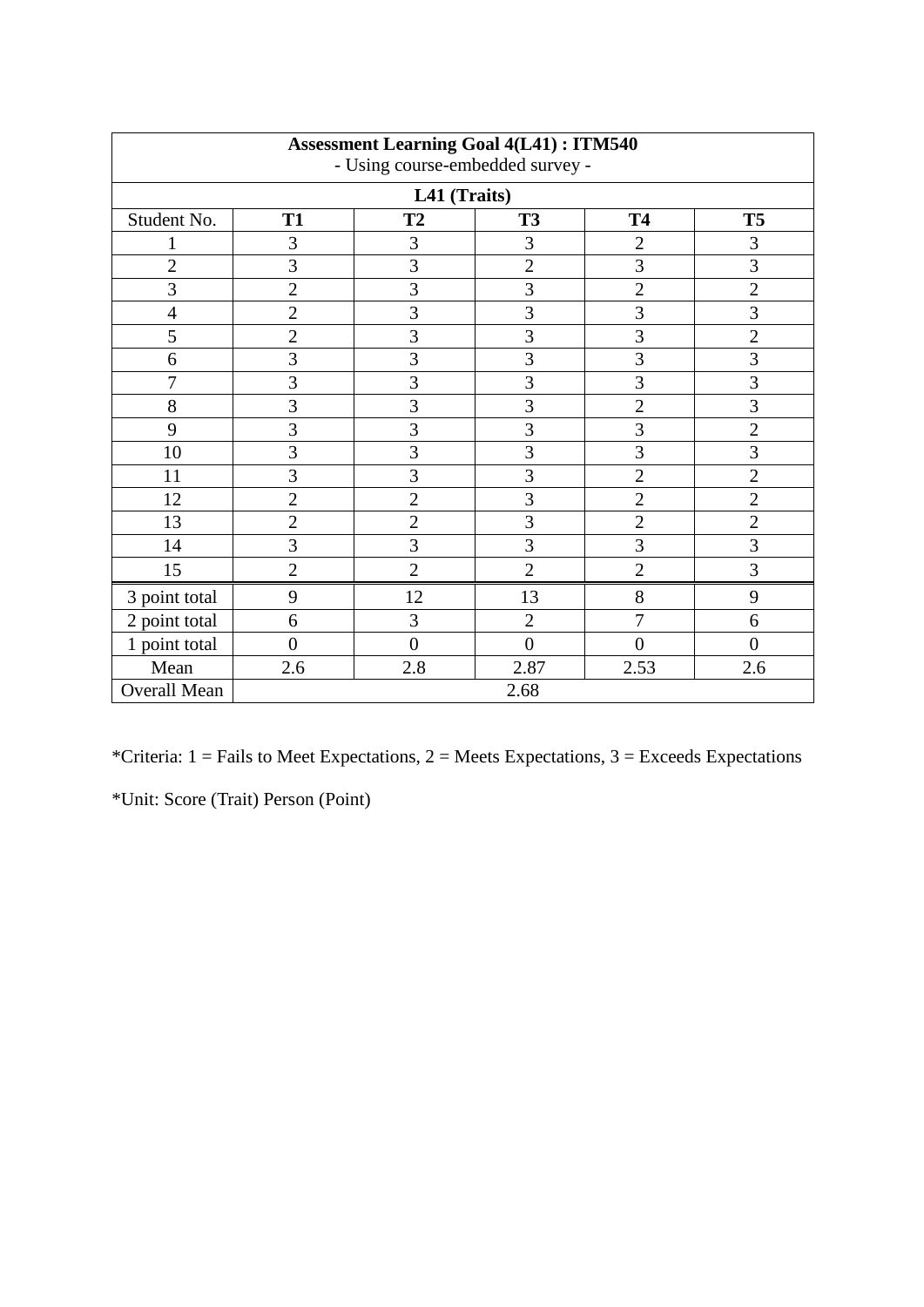| <b>Assessment Learning Goal 4(L42): ITM540</b><br>- Using course-embedded survey -<br>L42 (Traits) |                |                |                |                |                |
|----------------------------------------------------------------------------------------------------|----------------|----------------|----------------|----------------|----------------|
|                                                                                                    |                |                |                |                |                |
|                                                                                                    | 3              | 3              | 3              | 3              | 3              |
| $\overline{2}$                                                                                     | 3              | 3              | 3              | $\overline{3}$ | 3              |
| $\overline{3}$                                                                                     | 3              | $\overline{2}$ | $\overline{2}$ | 3              | 3              |
| $\overline{4}$                                                                                     | $\overline{2}$ | 3              | $\overline{2}$ | 3              | 3              |
| 5                                                                                                  | $\overline{2}$ | 3              | $\overline{2}$ | $\overline{3}$ | 3              |
| 6                                                                                                  | 3              | 3              | $\overline{3}$ | 3              | 3              |
| 7                                                                                                  | 3              | 3              | $\overline{3}$ | 3              | 3              |
| 8                                                                                                  | $\overline{2}$ | 3              | 3              | $\overline{2}$ | $\overline{2}$ |
| 9                                                                                                  | 3              | 3              | $\overline{2}$ | 3              | 3              |
| 10                                                                                                 | 3              | 3              | 3              | 3              | 3              |
| 11                                                                                                 | 3              | 3              | $\overline{3}$ | 3              | $\overline{c}$ |
| 12                                                                                                 | 3              | $\overline{2}$ | $\overline{2}$ | $\overline{2}$ | $\overline{3}$ |
| 13                                                                                                 | $\overline{2}$ | $\overline{2}$ | $\overline{2}$ | $\overline{2}$ | $\overline{c}$ |
| 14                                                                                                 | $\overline{2}$ | 3              | $\overline{2}$ | $\overline{3}$ | $\overline{2}$ |
| 15                                                                                                 | $\overline{2}$ | $\overline{2}$ | $\overline{2}$ | 3              | $\overline{3}$ |
| 3 point total                                                                                      | 9              | 11             | 7              | 12             | 11             |
| 2 point total                                                                                      | 6              | $\overline{4}$ | 8              | 3              | $\overline{4}$ |
| 1 point total                                                                                      | $\theta$       | $\overline{0}$ | $\overline{0}$ | $\overline{0}$ | $\theta$       |
| Mean                                                                                               | 2.6            | 2.73           | 2.47           | 2.8            | 2.73           |
| Overall Mean                                                                                       | 2.67           |                |                |                |                |

\*Criteria:  $1 =$  Fails to Meet Expectations,  $2 =$  Meets Expectations,  $3 =$  Exceeds Expectations